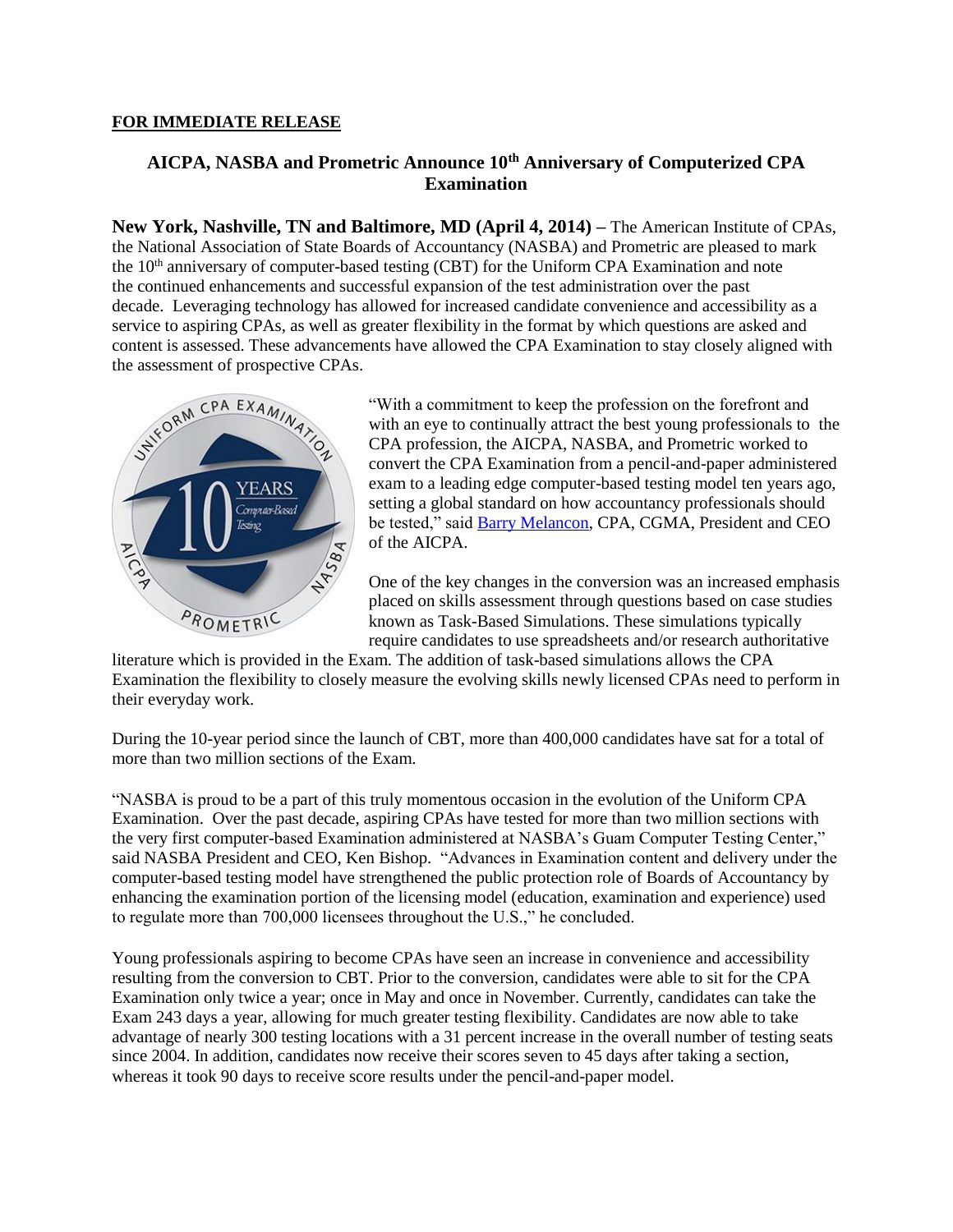"The Uniform CPA Examination provides an opportunity for people to earn a certification that is highly regarded by employers in the U.S. and internationally, and Prometric is inspired by the role we play and the trust extended to us by the AICPA and NASBA," said Michael Brannick, President and CEO of Prometric. "We are proud of the ten years of successful partnership we have accomplished to date, and look forward to learning and collaborating through the duration of our latest contract renewal, to further enhance and expand the Uniform CPA program."

The CPA Exam is administered in 54 jurisdictions nationwide by the AICPA, National Association of State Boards of Accountancy and Prometric. The Exam was administered internationally for the first time in 2011 in Japan, Bahrain, Kuwait, Lebanon and the United Arab Emirates. In 2012, testing expanded to Brazil.

More information on the CPA Examination is available on the **AICPA** and **NASBA** websites.

## **Media Contacts: James Schiavone, AICPA, 212-596-6119, [jschiavone@aicpa.org,](mailto:jschiavone@aicpa.org) Thomas Kenny, NASBA, 615-880-4237[, tkenny@aicpa.org,](mailto:tkenny@aicpa.org) Kevin Kane, Prometric, 443-455-6170, [kevin.kane@prometric.com](mailto:kevin.kane@prometric.com)**

### **About NASBA**

Celebrating more than 100 years of service, the National Association of State Boards of Accountancy [\(NASBA\)](http://www.nasba.org/) serves as a forum for the nation's Boards of Accountancy, which administer the Uniform CPA Examination, license more than 700,000 certified public accountants and regulate the practice of public accountancy in the United States.

NASBA's mission is to enhance the effectiveness and advance the common interests of the Boards of Accountancy in meeting their regulatory responsibilities. The Association promotes the exchange of information among accountancy boards, serving the needs of the 55 U.S. jurisdictions.

NASBA is headquartered in Nashville, TN, with satellite offices in New York, NY, and San Juan, PR, and an International Computer Testing and Call Center in Guam. To learn more about NASBA, visit [www.nasba.org.](http://www.nasba.org/)

### **About Prometric**

Prometric, a wholly-owned subsidiary of ETS, is a trusted and market-leading provider of technologyenabled testing and assessment. Committed to a set of values that get the right test to the right location at the right time and to the right test taker, Prometric supports candidates worldwide who take 10 million tests each year. Through innovation, workflow automation and standardization, Prometric advances test development and delivery solutions that are better, faster and at less expense. Prometric delivers tests flexibly via the Web or by utilizing a robust network of more than 8,000 test centers in more than 160 countries and on behalf of 400 clients in the academic, financial, government, healthcare, professional, corporate and information technology markets. For more information, please visit [www.prometric.com.](http://www.prometric.com/)

## **About the AICPA**

The American Institute of CPAs (AICPA) is the world's largest member association representing the accounting profession, with more than 394,000 members in 128 countries and a 125-year heritage of serving the public interest. AICPA members represent many areas of practice, including business and industry, public practice, government, education and consulting.

The AICPA sets ethical standards for the profession and U.S. auditing standards for audits of private companies, nonprofit organizations, federal, state and local governments. It develops and grades the Uniform CPA Examination and offers specialty credentials for CPAs who concentrate on personal